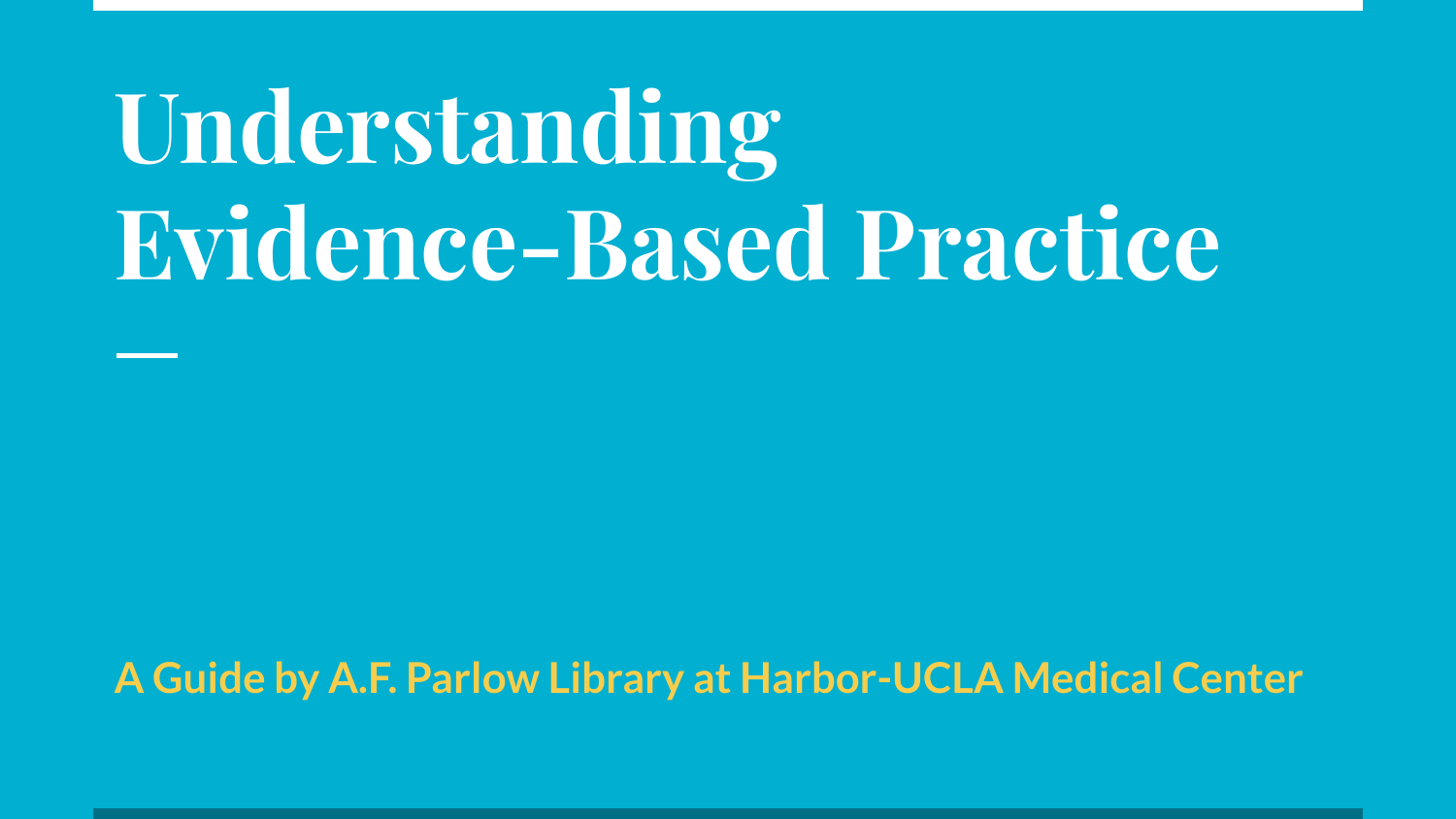# **Defining Evidence-Based Practice (EBP)**

"[Evidence-based practice (also known as evidence-based medicine)] is the conscientious, explicit, and judicious use of current best evidence in making decisions about the care of individual patients."1

In other words:

## **Clinical Expertise** + **Relevant Evidence-Based Literature** + **Patient Values** = **Evidence-Based Practice**

1. Sackett, D L et al. "Evidence based medicine: what it is and what it isn't." *BMJ (Clinical research ed.)* vol. 312,7023 (1996): 71-2. doi:10.1136/bmj.312.7023.71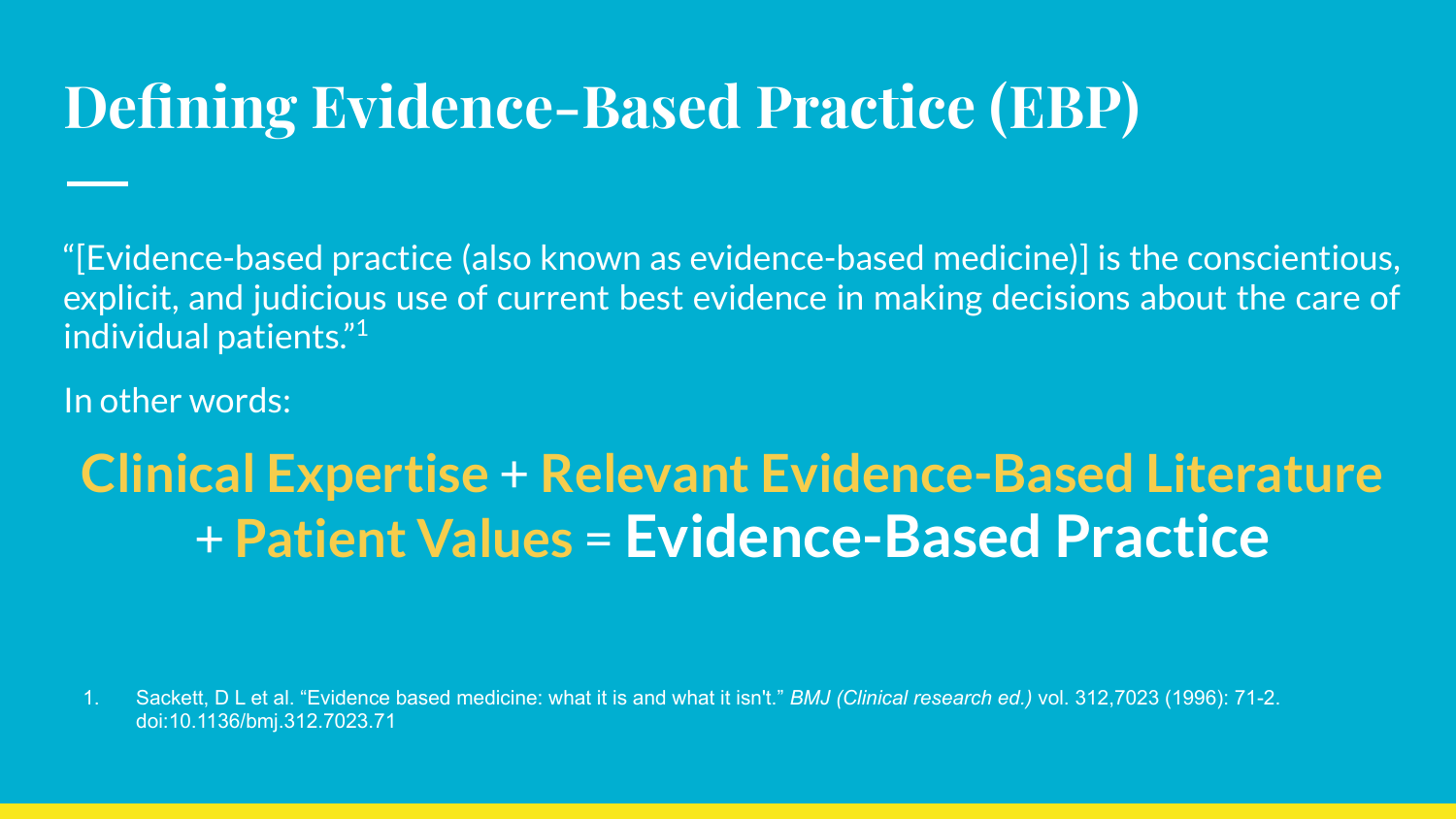# **5 Steps of EBP**

#### **1. ASK**

a. Create a focused, clinical question that can be answered using PICO (*see PICO slide*).

#### **2. SEARCH**

- a. Develop search terms from your new clinical question and determine what your search strategy will be.
	- i. Prepare to use both simple and subject (Medical Subject Headings aka MeSH) search terms.
	- ii. Determine your search parameters (e.g. publication date, article type, species, etc.)
- b. Locate the best evidence available to answer your clinical question. Use authoritative, peer-reviewed materials.
	- i. Databases available through Parlow Library include PubMed, ClinicalKey, Cochrane Library, and CINAHL.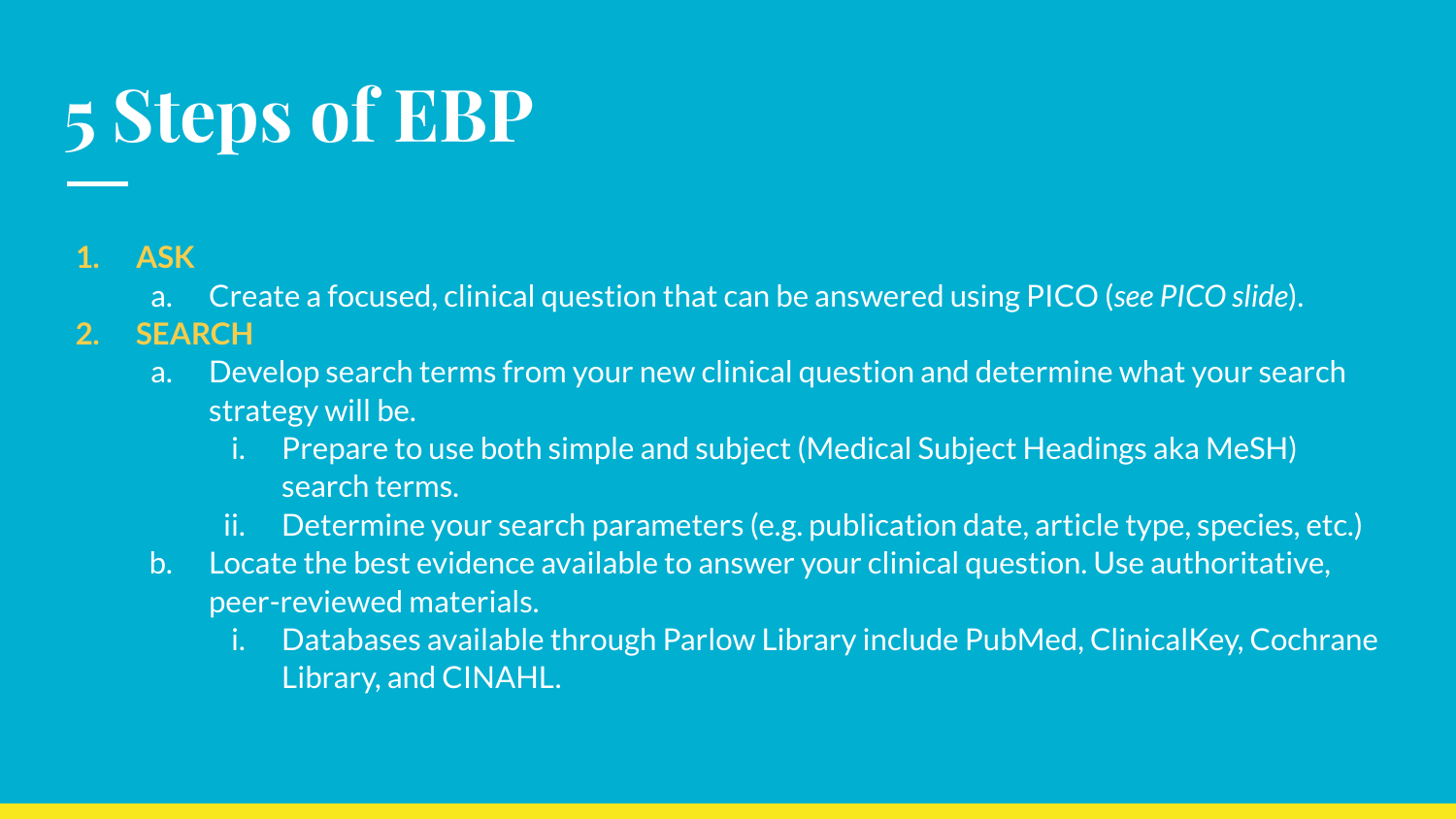# **5 Steps of EBP …..Continued**

#### **3. APPRAISE**

- a. Critically appraise evidence to test for relevance, validity, credibility, applicability.
	- i. Quality of evidence varies within biomedical literature. Choose appropriately.
	- ii. Assess literature for risk of bias.

#### **4. APPLY**

- b. Combine clinical expertise and patient values to apply your results to your practice.
- **5. EVALUATE**
	- c. Assess whether or not evidence-based decision was effective when applied clinically.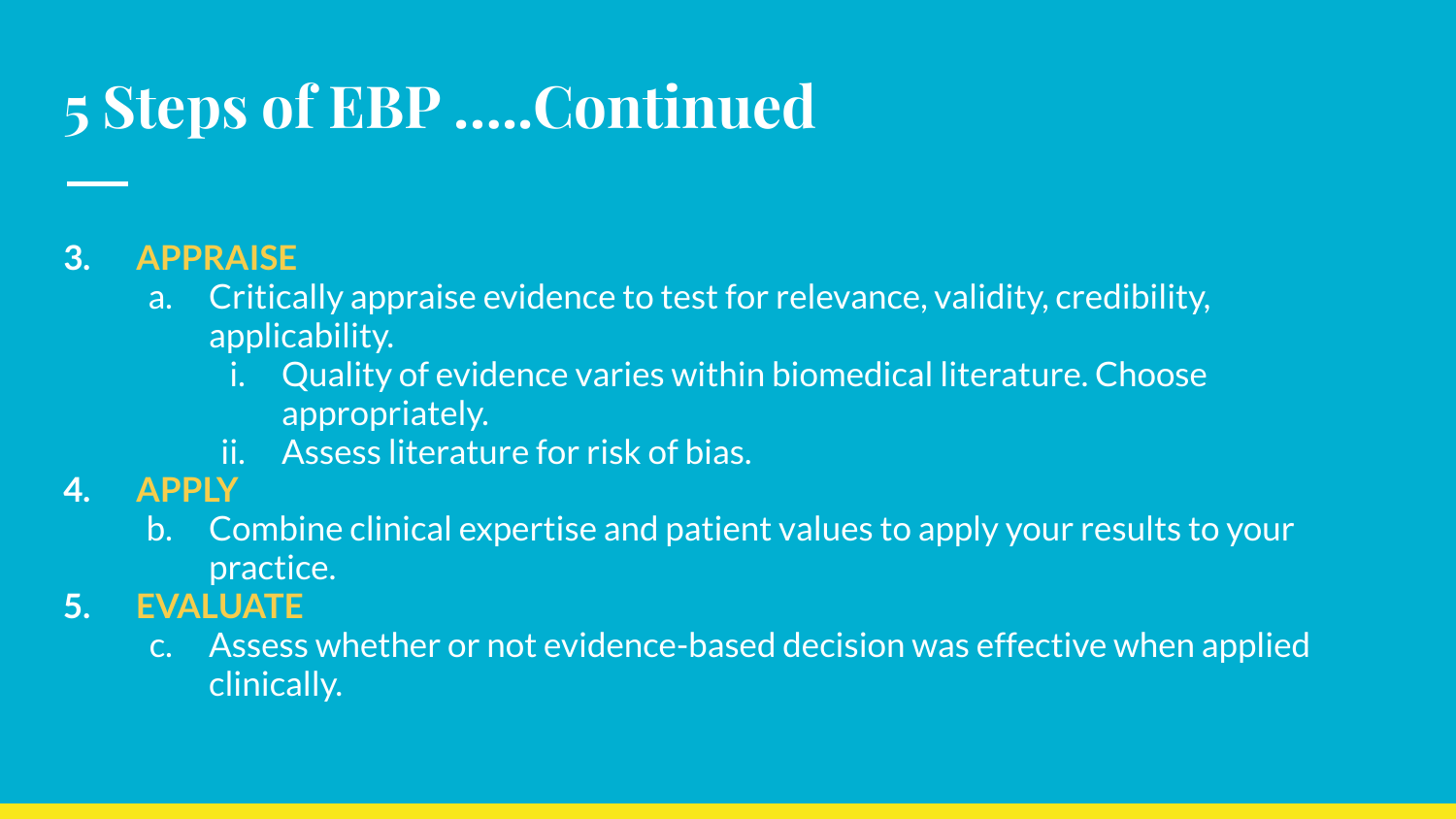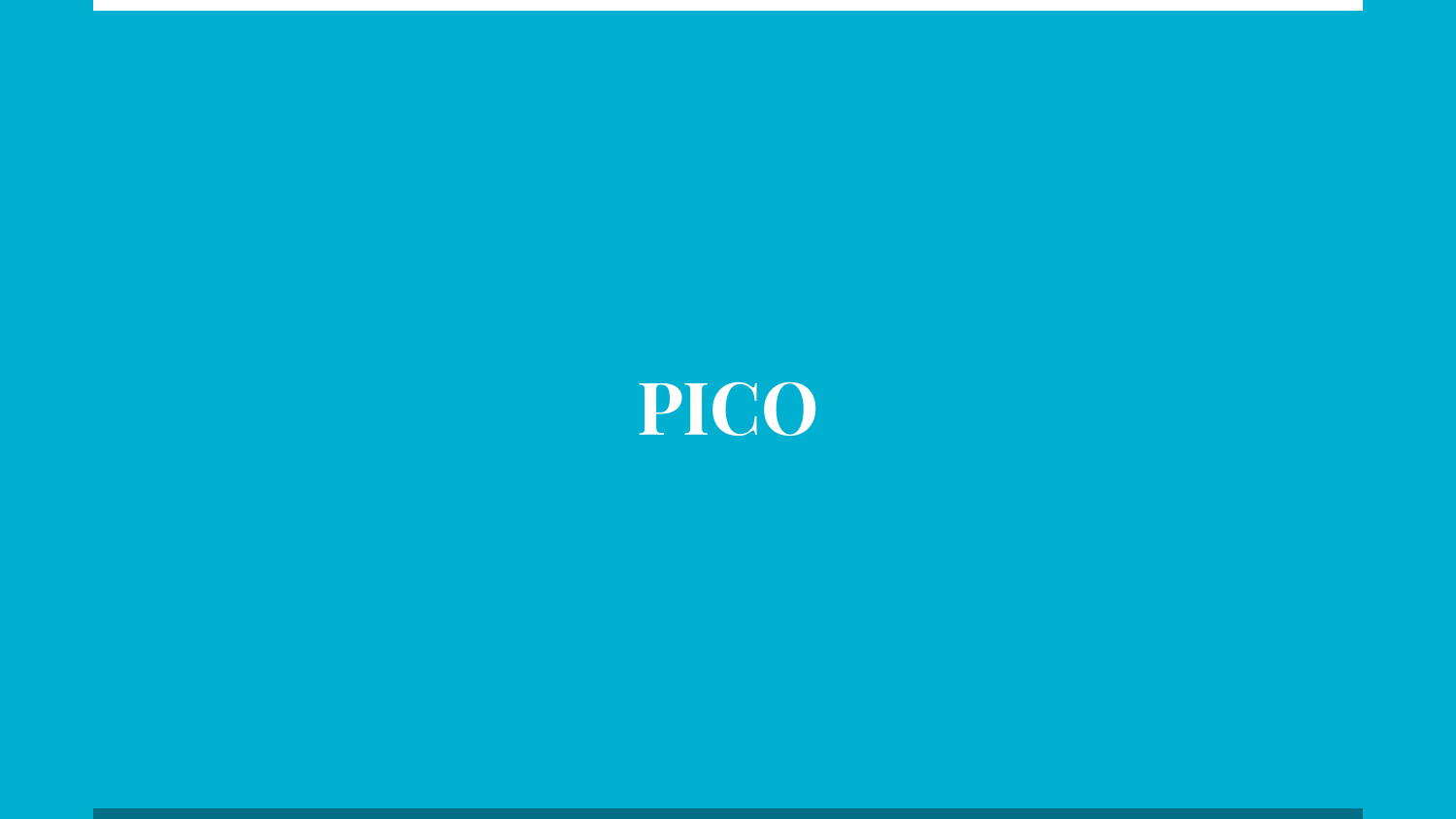

PICO is used to formulate your clinical question *before* starting your research. It has 4 parts and stands for:

**P**atient or Population

**I**ntervention or treatment

**C**omparison (between treatments)

**O**utcome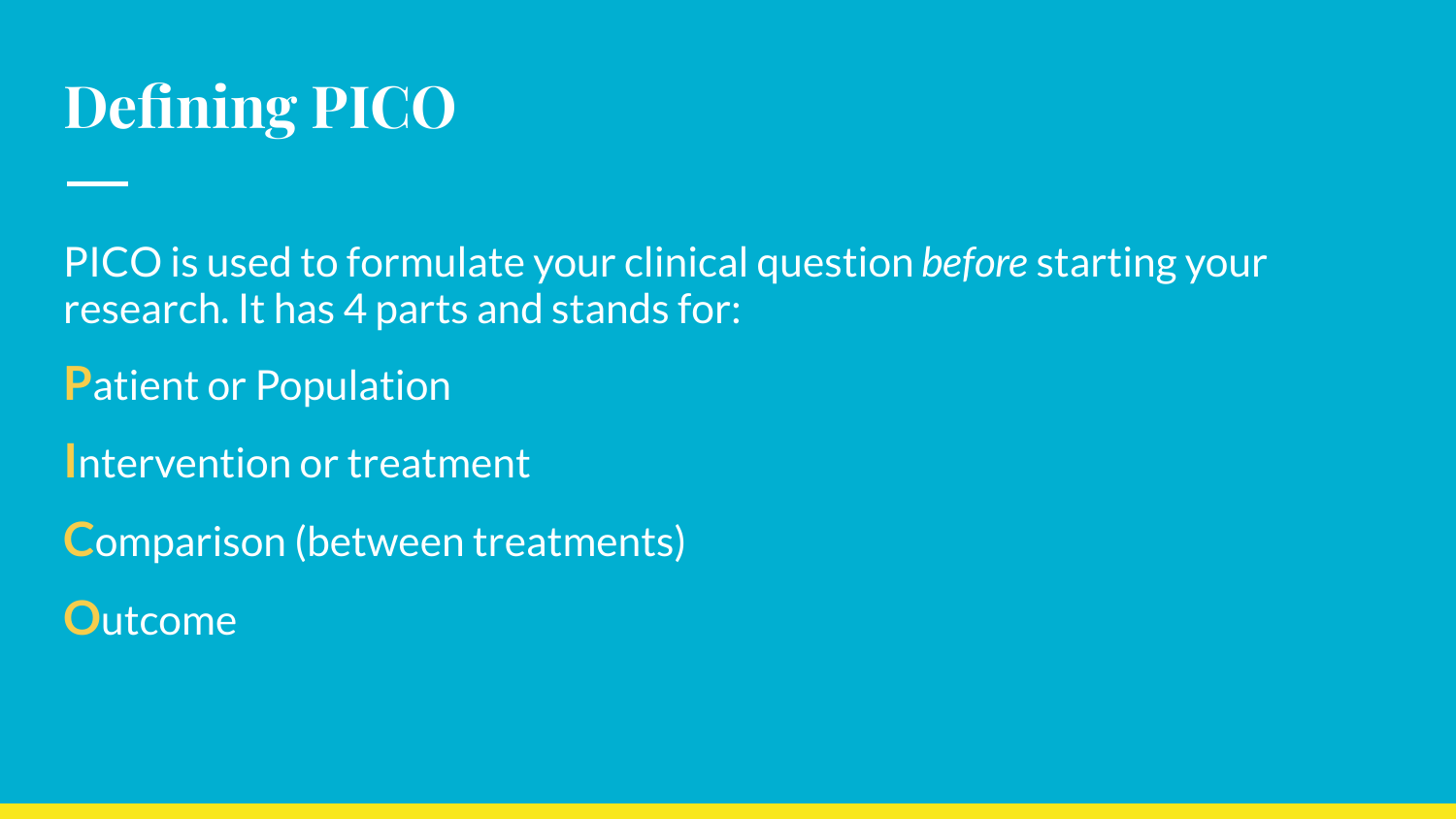

### For a look at sample clinical questions and how to produce terms for your search using PICO, click **[this link.](https://library.harbor-ucla.org/sites/default/files/file_resources/What-is-the-PICO-Process-Handout.pdf)**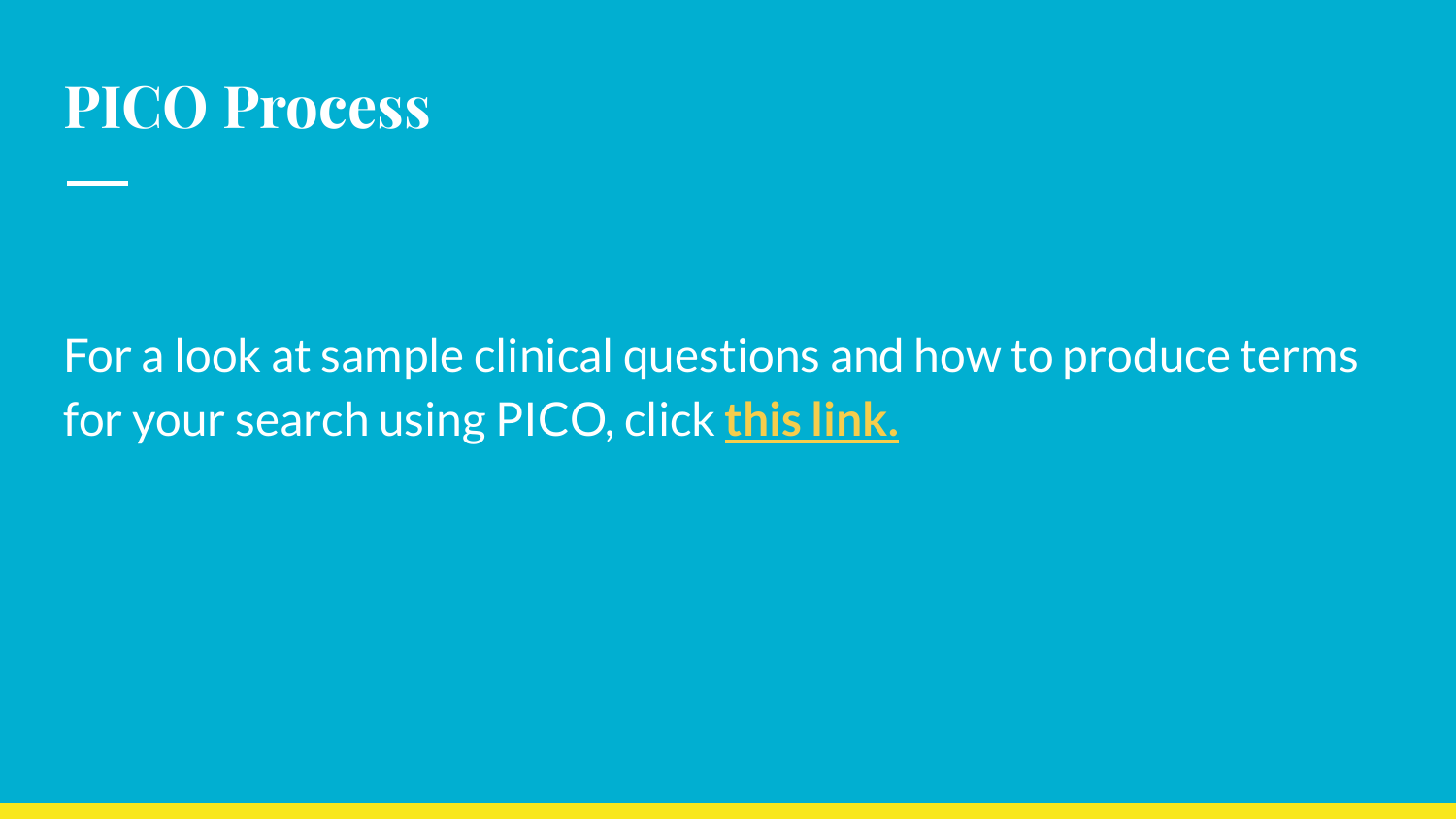# **Levels of Evidence**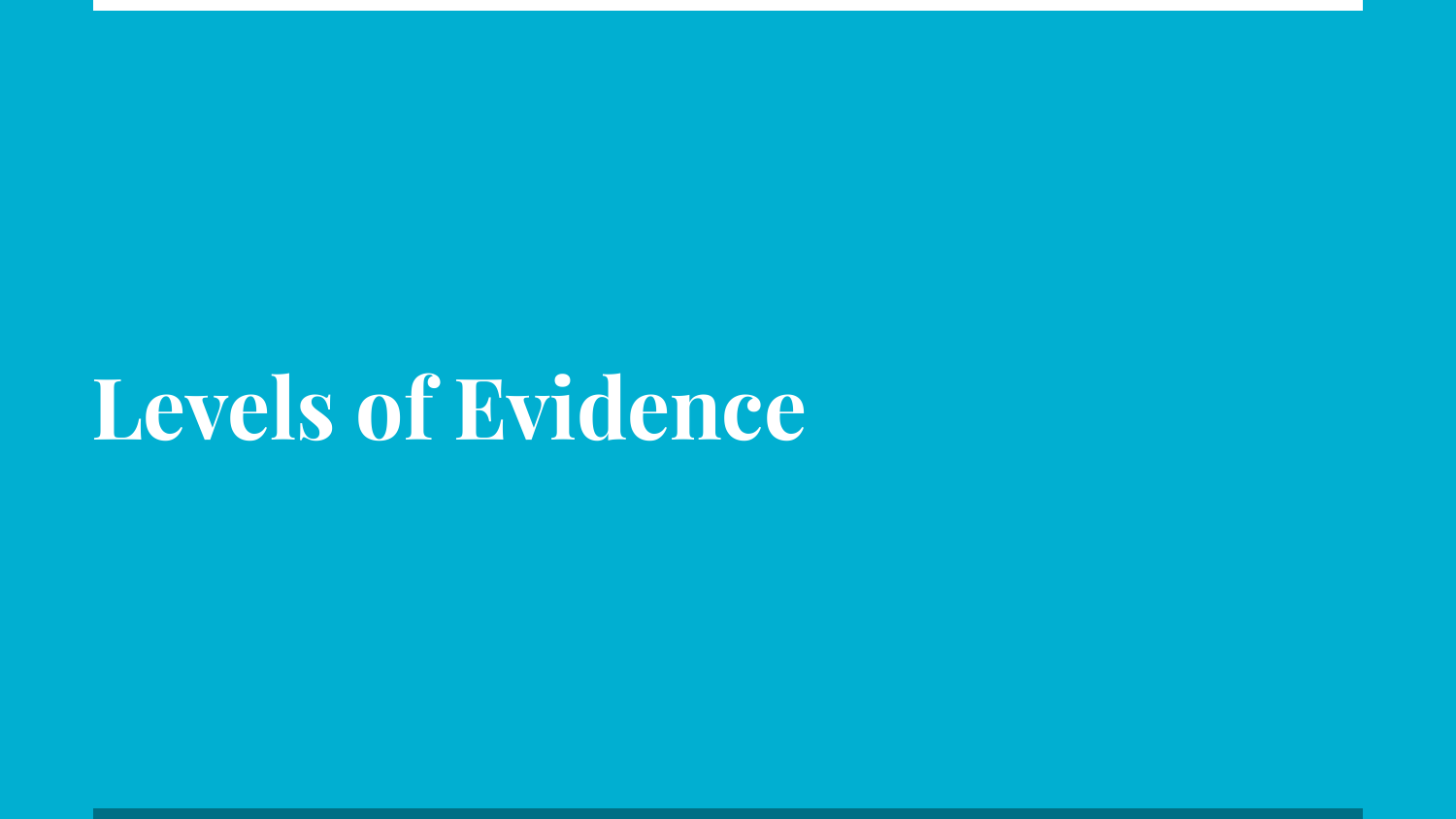## **Quality & Type Matter**

- When appraising your literature, you must take the quality of the evidence into consideration.
- Knowing what each type of study (e.g. case reports, meta-analyses, etc.) entails will help you choose the best literature to support your evidence-based practice.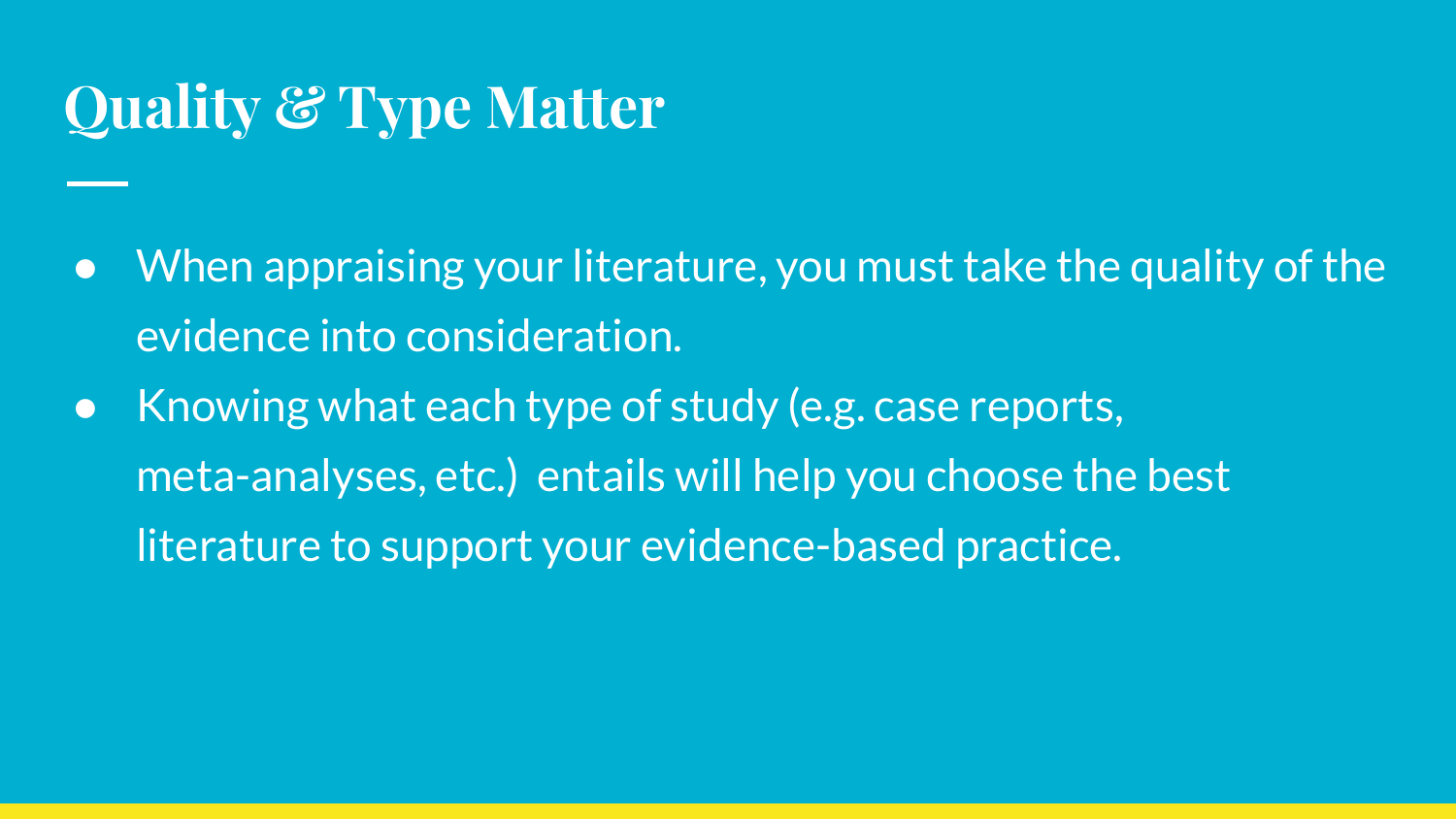### **Identifying Levels of Evidence**

Start from the top of the pyramid when searching the literature. If you cannot find evidence within a level, work down to the next highest level.



Dahlgreen Memorial Library (2021). Evidence-based Medicine Resource Guide. Retrieved from: https://guides.dml.georgetown.edu/ebm/ebmclinica **lauestions**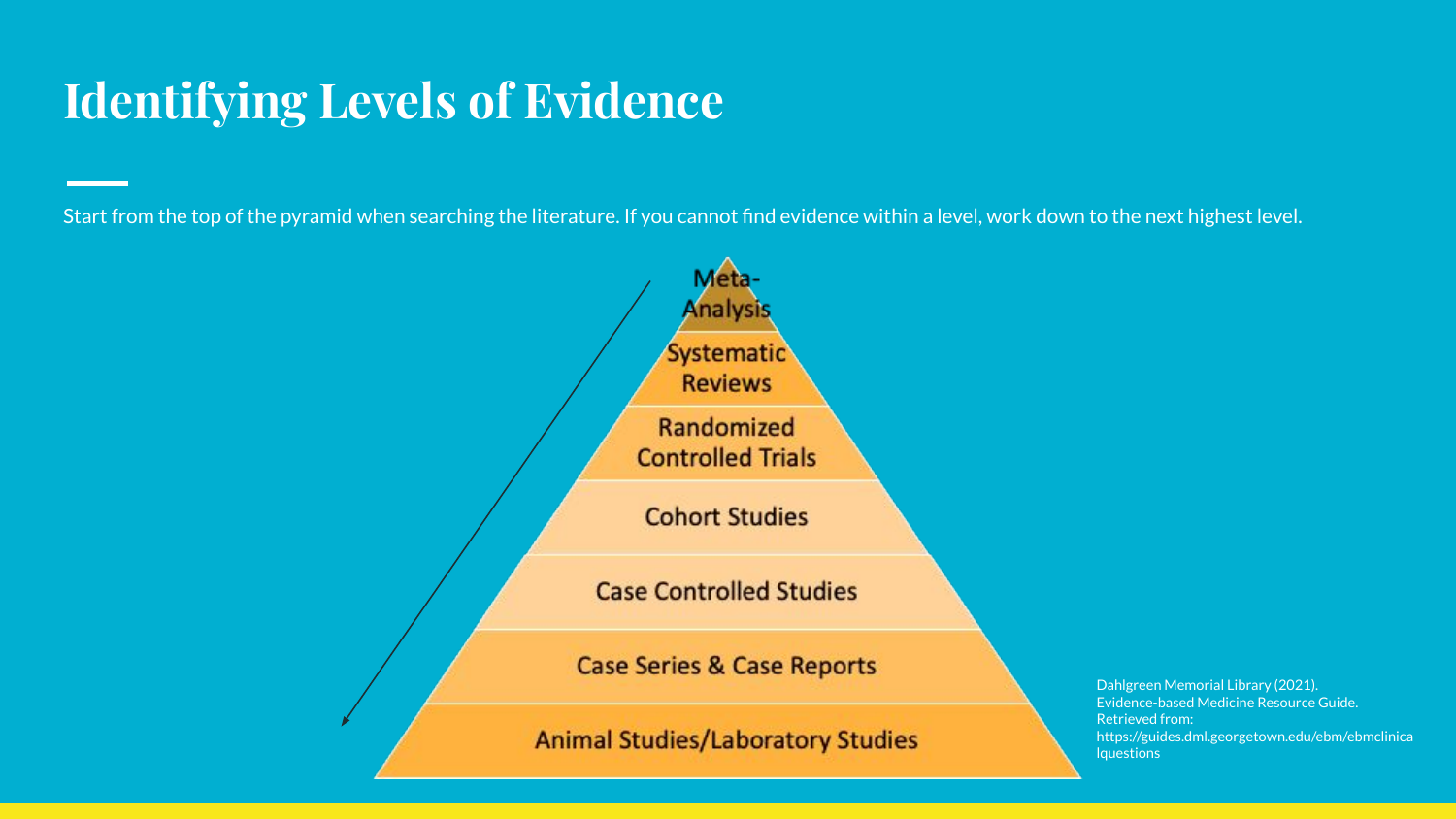| <b>Study Type</b>                   | <b>Definition</b>                                                                                                                                                                                                                                                                                                                                      |
|-------------------------------------|--------------------------------------------------------------------------------------------------------------------------------------------------------------------------------------------------------------------------------------------------------------------------------------------------------------------------------------------------------|
| <b>Meta-Analysis</b>                | A statistical technique that summarizes the results of several<br>studies in a single weighted estimate, in which more weight is<br>given to results of studies with more events and sometimes to<br>studies of higher quality.                                                                                                                        |
| <b>Systematic Reviews</b>           | A review in which specified and appropriate methods have been<br>used to identify, appraise, and summaries studies addressing a<br>defined question. It can, but need not, involve meta-analysis).                                                                                                                                                     |
| <b>Randomized Controlled Trials</b> | A trial in which participants are randomly assigned to two or more<br>groups: at least one (the experimental group) receiving an<br>intervention that is being tested and another (the comparison or<br>control group) receiving an alternative treatment or placebo. This<br>design allows an assessment of the relative effects of<br>interventions. |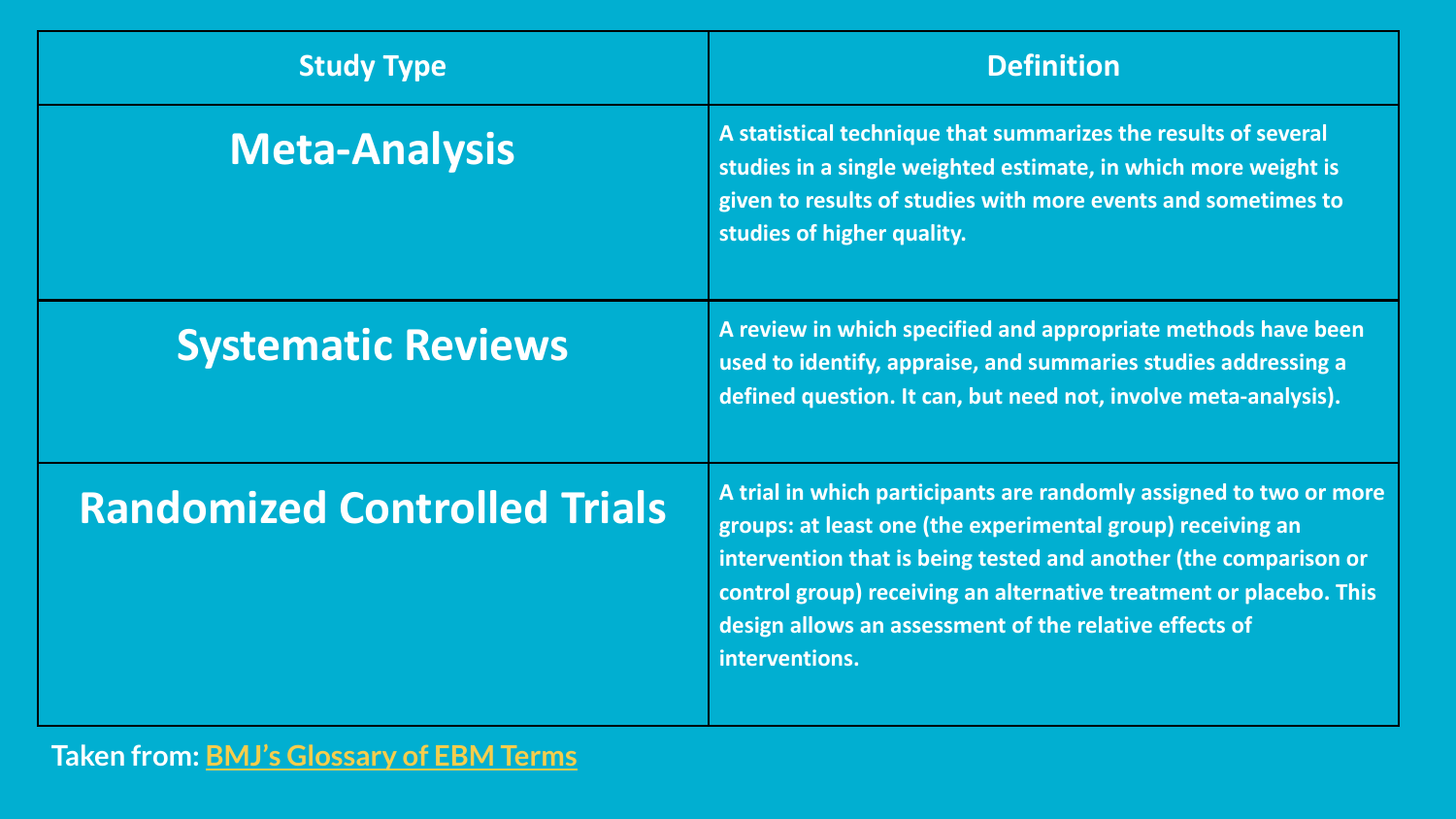| <b>Study Type</b>                     | <b>Definition</b>                                                                                                                                                                                                                                                                                                                                   |
|---------------------------------------|-----------------------------------------------------------------------------------------------------------------------------------------------------------------------------------------------------------------------------------------------------------------------------------------------------------------------------------------------------|
| <b>Cohort Studies</b>                 | A trial in which participants are randomly assigned to two or more<br>groups: at least one (the experimental group) receiving an<br>intervention that is being tested and another (the comparison or<br>control group) receiving an alternative treatment or placebo. This<br>design allows an assessment of the relative effects of interventions. |
| <b>Case Control Studies</b>           | A trial in which participants are randomly assigned to two or more<br>groups: at least one (the experimental group) receiving an<br>intervention that is being tested and another (the comparison or<br>control group) receiving an alternative treatment or placebo. This<br>design allows an assessment of the relative effects of interventions. |
| <b>Case Series &amp; Case Reports</b> | Analysis of a series of people with the disease (there is no<br>comparison group in case series). Case series provide weaker<br>evidence than case-control studies.                                                                                                                                                                                 |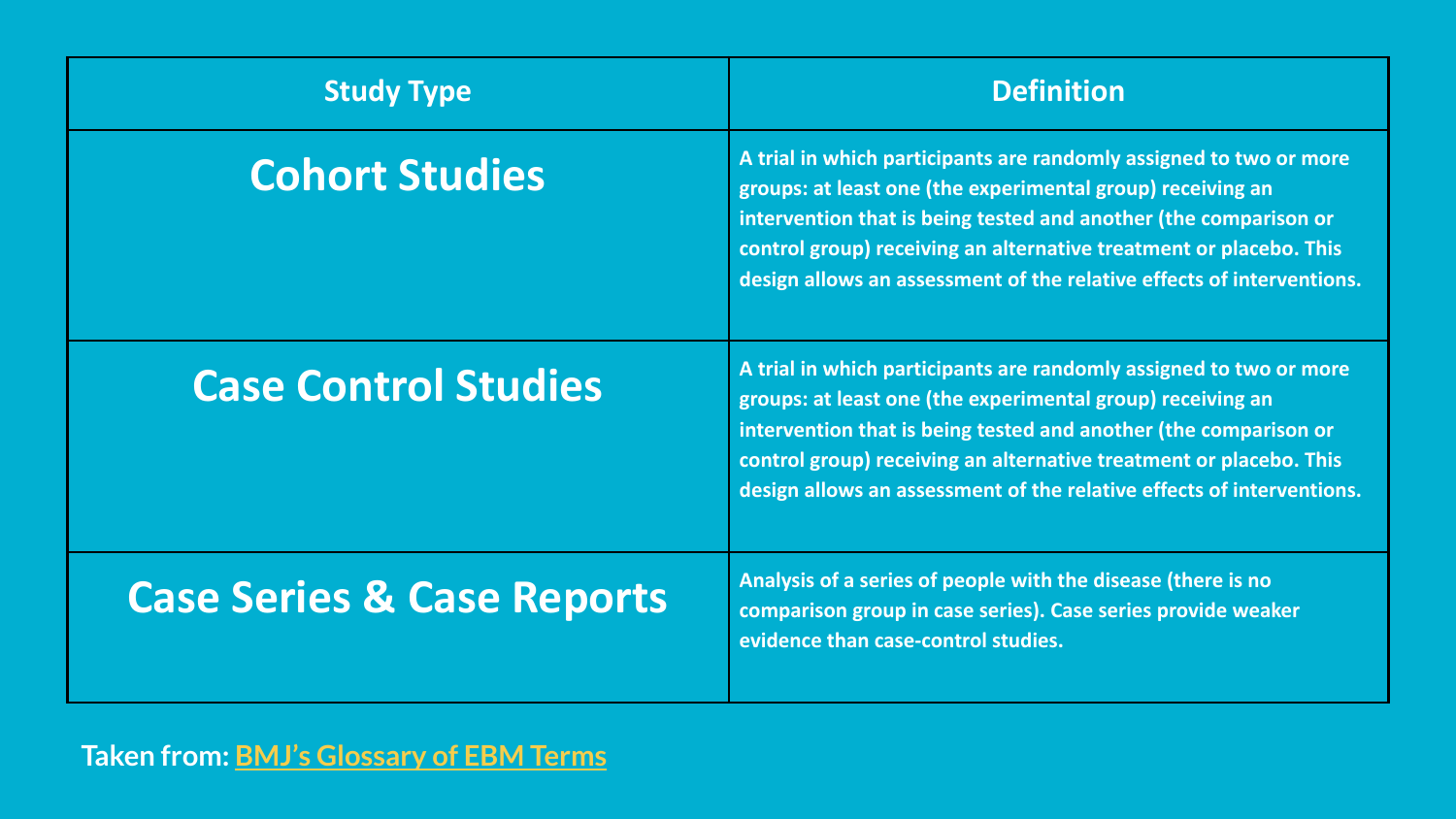# **EBP Resources**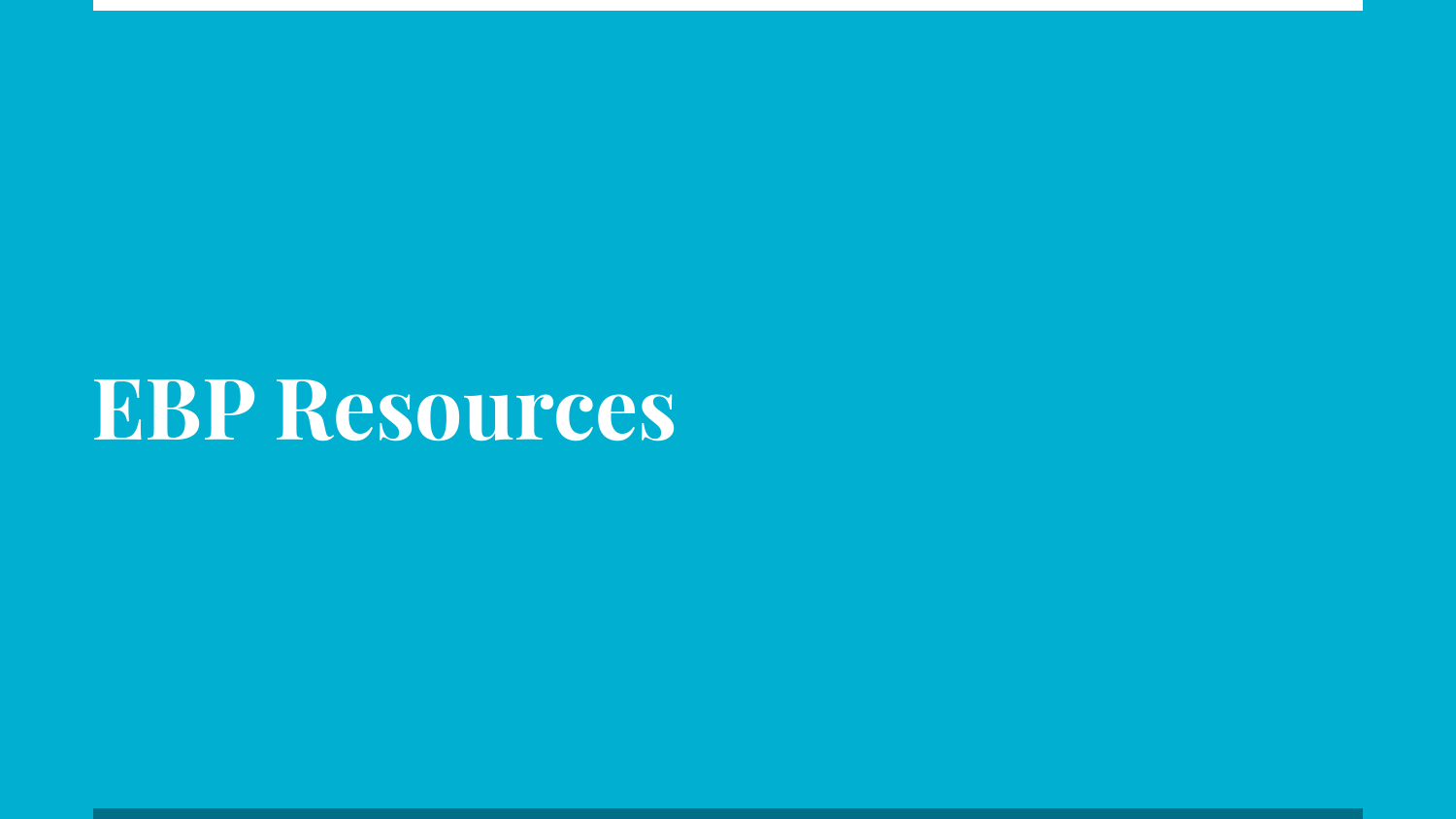

### ● **[Cochrane Database of Systematic Reviews](https://www.cochranelibrary.com/) (on campus access only)**

- **● [PubMed Clinical Queries](https://journals.parlowlibrary.org:8443/login?url=http://www.ncbi.nlm.nih.gov/pubmed/clinical/)**
- **● [ClinicalKey](https://journals.parlowlibrary.org:8443/login?url=https://www.clinicalkey.com/)**
- **● [PubMed](https://journals.parlowlibrary.org:8443/login?url=https://pubmed.ncbi.nlm.nih.gov/?otool=cauhuclib)**
- **● [TRIP Medical Database](https://www.tripdatabase.com/)**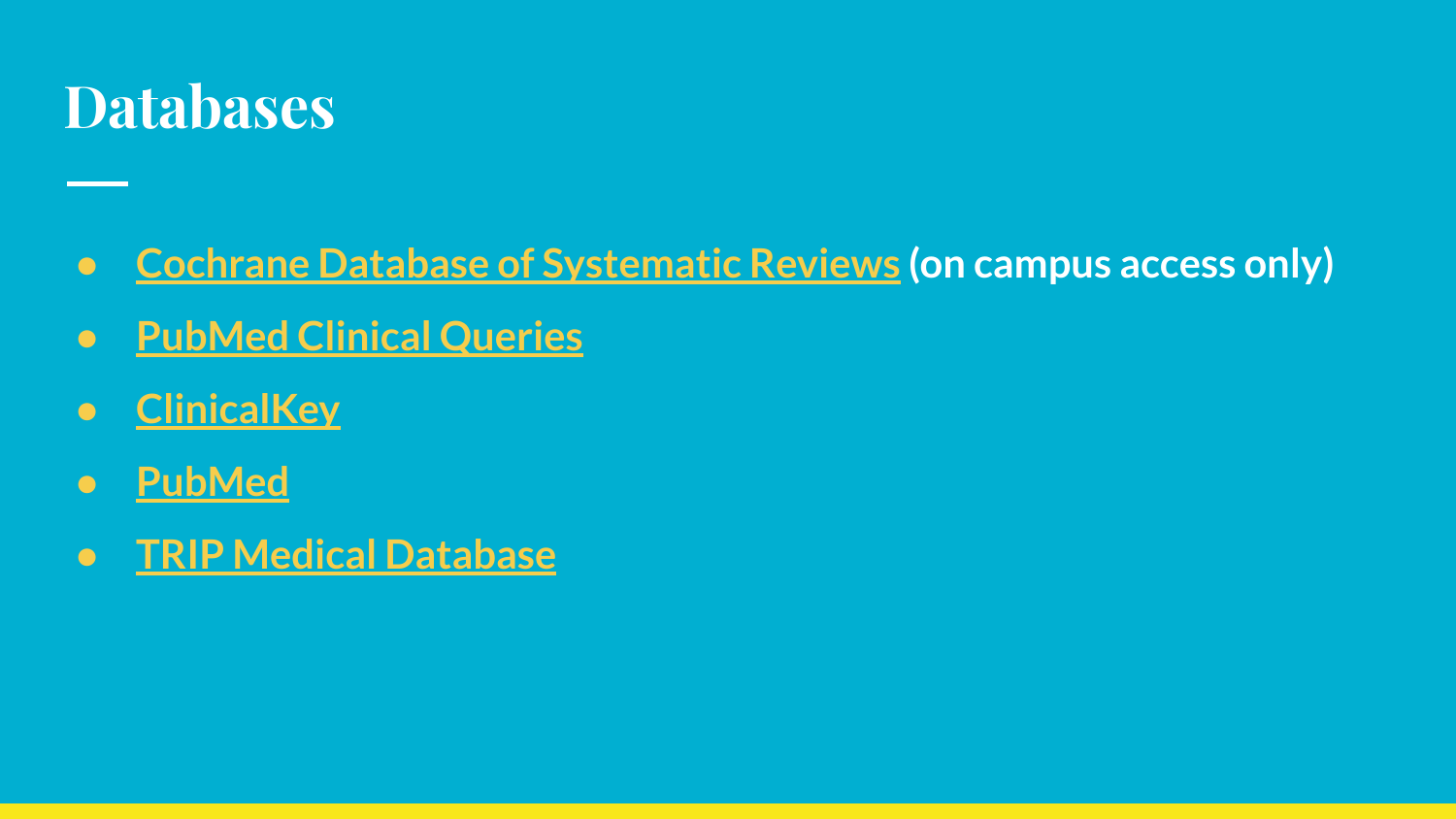## **eBooks**

- **● [Evidence-Based Cardiology Steinburg & Cannon](https://journals.parlowlibrary.org:8443/login?url=https://search.ebscohost.com/login.aspx?direct=true&scope=site&db=e600xww&AN=1473054)**
- **● [Evidence-Based Practice of Critical Care Deutschman](https://journals.parlowlibrary.org:8443/login?url=https://www.clinicalkey.com/dura/browse/bookChapter/3-s2.0-C20170034249)**
- **● [Evidence-Based Dermatology Williams](https://journals.parlowlibrary.org:8443/login?url=https://online.statref.com/p/368?grpAlias=HUCLAMCLAB)**
- **● [Evidence-Based Emergency Medicine Lang & Rowe](https://journals.parlowlibrary.org:8443/login?url=https://search.ebscohost.com/login.aspx?direct=true&scope=site&db=e600xww&AN=267089)**
- **● [Evidence-Based Practice of Anesthesiology Fleisher](https://journals.parlowlibrary.org:8443/login?url=https://www.clinicalkey.com/dura/browse/bookChapter/3-s2.0-C20110057149)**
- **● [Surgery: Evidence-Based Practice Cohn & Brower](https://journals.parlowlibrary.org:8443/login?url=https://search.ebscohost.com/login.aspx?direct=true&scope=site&db=e600xww&AN=614322)**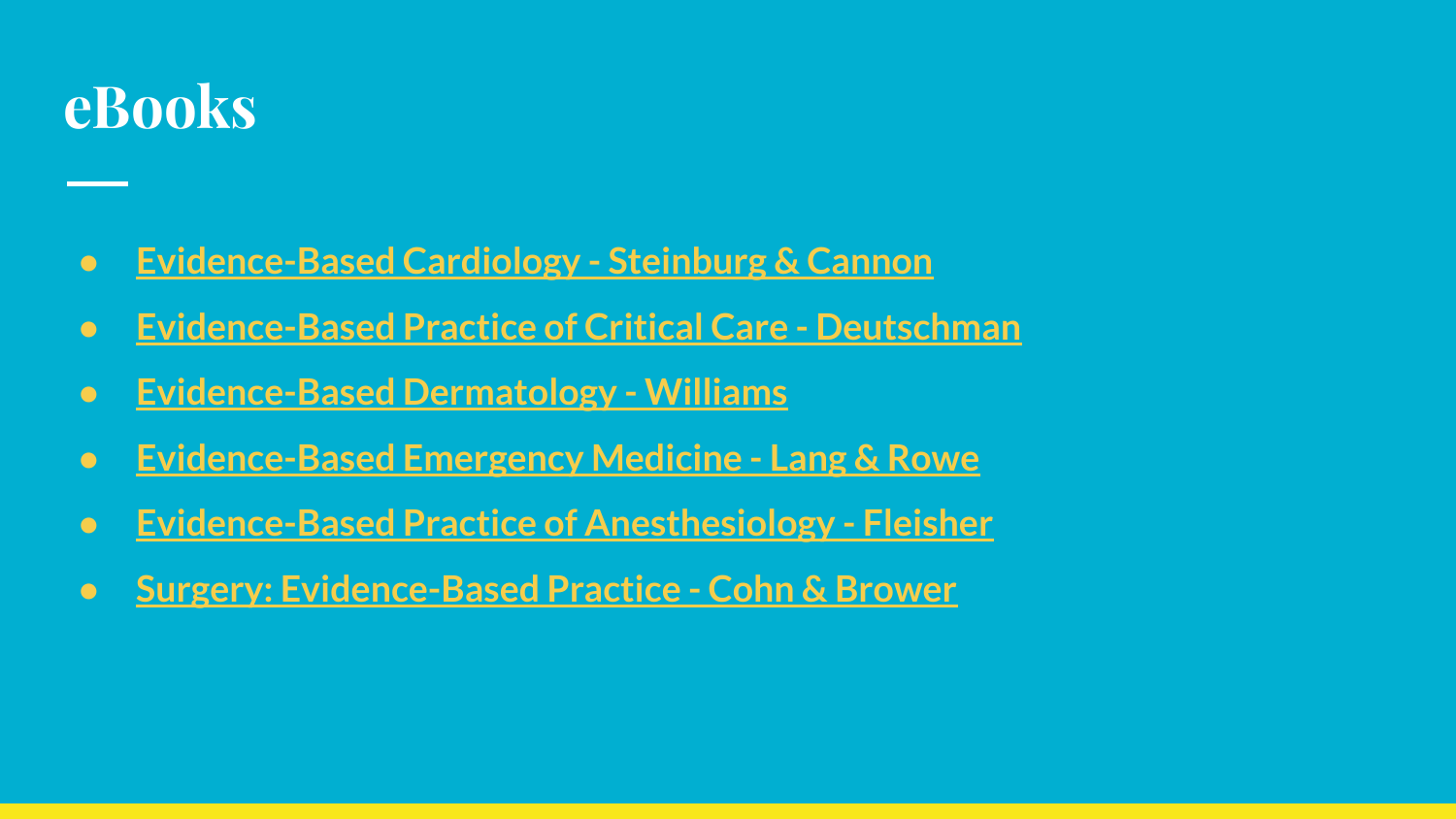# **Guides & Tools**

- **● [Parlow Library's Systematic Review Research Guide](https://library.harbor-ucla.org/sites/default/files/file_resources/Writing%20a%20Systematic%20Review_0.pdf)**
- **● [Health Services/Technology Assessment Texts \(HSTAT\) National Library of](http://www.ncbi.nlm.nih.gov/books/NBK16710/) [Medicine](http://www.ncbi.nlm.nih.gov/books/NBK16710/)**
- **● [Critical Appraisal Worksheets Centre for Evidence-Based Medicine](https://www.cebm.ox.ac.uk/resources/ebm-tools/critical-appraisal-tools)**
- **● [Agency for Healthcare Research and Quality Evidence-Based Decision making](http://www.ahrq.gov/professionals/prevention-chronic-care/decision/index.html)**
- **● [Evidence Based Medicine Toolkit University of Alberta](http://www.ebm.med.ualberta.ca/)**
- **● [National Information Center on Health Services Research & Health Care](https://hsric.nlm.nih.gov/hsric_public/display_links/715) [Technology \(NICHSR\)](https://hsric.nlm.nih.gov/hsric_public/display_links/715)**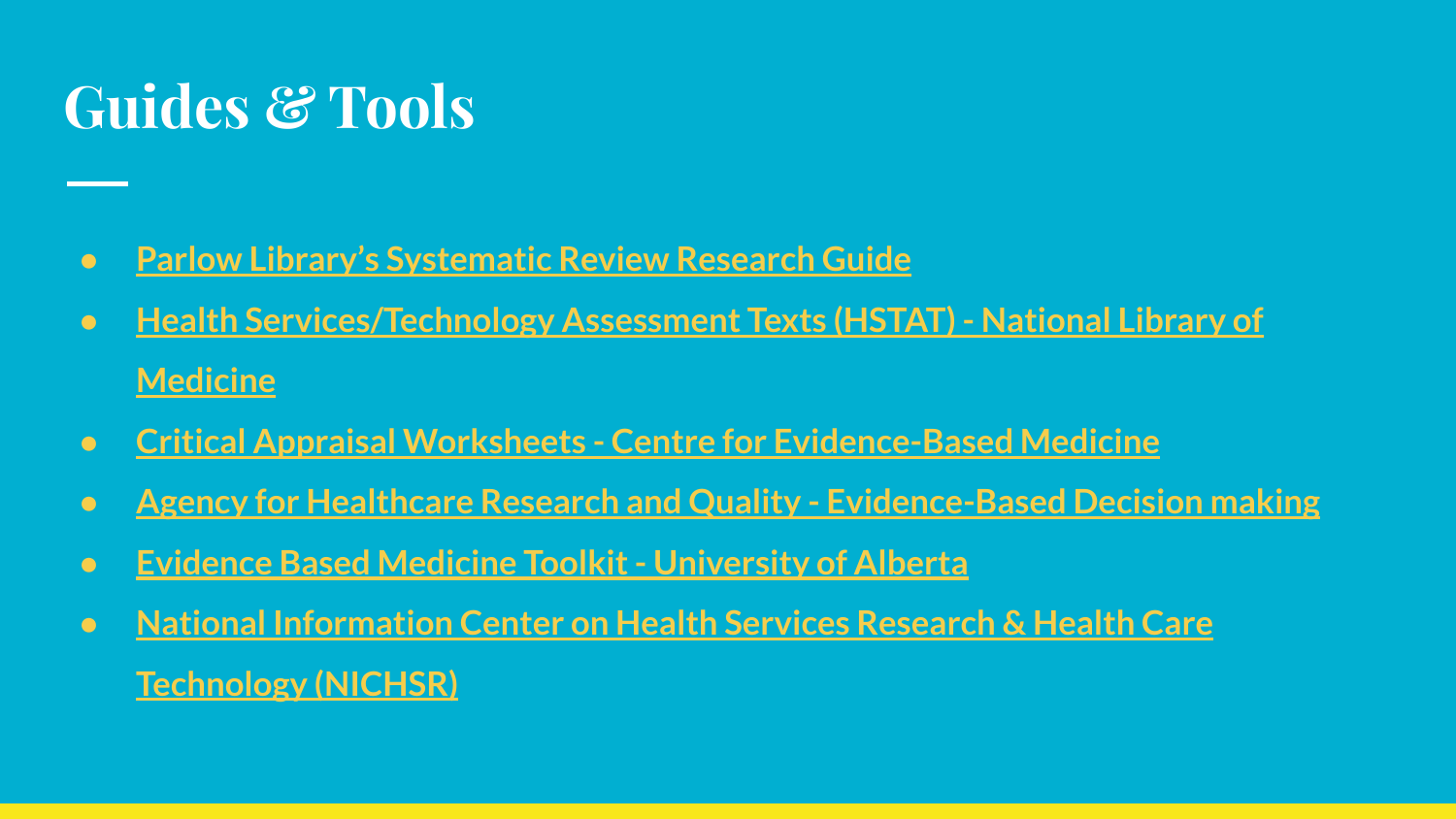## **EBP Tutorials from Other Libraries**

- **[Duke University's Intro to EBP Tutorial](https://guides.mclibrary.duke.edu/ebptutorial)** (\*Highly Recommend\*)
- **● [Alaska Medical Library's Evidence-Based Practice LibGuide](https://libguides.consortiumlibrary.org/c.php?g=847086&p=6056664)**
- **● [University of Minnesota Libraries' EBP Tutorial](https://researchguides.dartmouth.edu/c.php?g=944702&p=6810052)**
- **● [Dartmouth Library's EBP LibGuide](https://researchguides.dartmouth.edu/c.php?g=944702&p=6810052)**